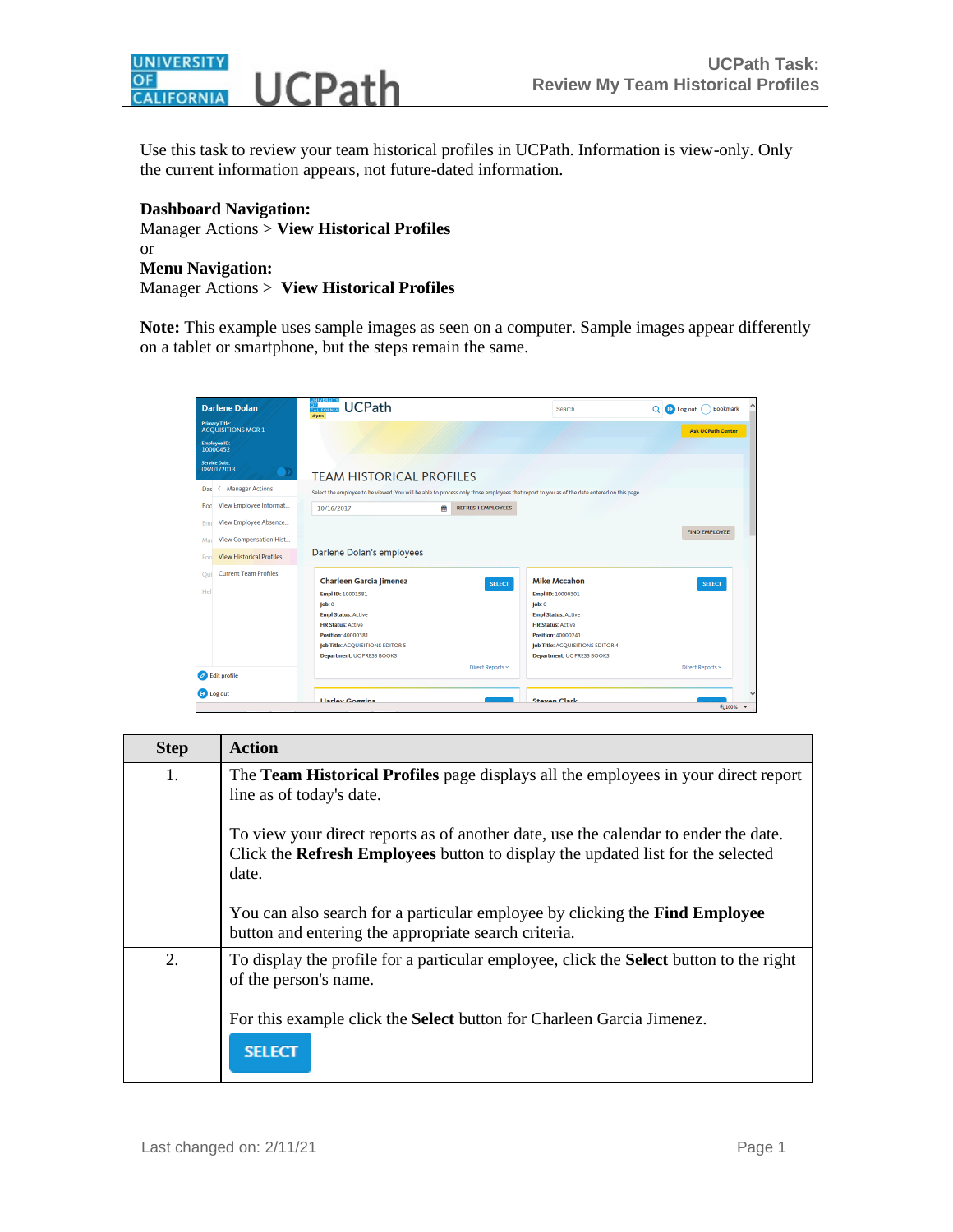

| <b>Darlene Dolan</b>                                                                     | <b>UNIVERSITY</b><br><b>UCPath</b><br><b>OF</b><br>CALIFORNIA<br>drptrn                                                                                                                                                                                                                                                                                                              | Search                       | Q<br><b>E</b> Log out<br><b>Bookmark</b> |
|------------------------------------------------------------------------------------------|--------------------------------------------------------------------------------------------------------------------------------------------------------------------------------------------------------------------------------------------------------------------------------------------------------------------------------------------------------------------------------------|------------------------------|------------------------------------------|
| <b>Primary Title:</b><br><b>ACQUISITIONS MGR 1</b><br><b>Employee ID:</b>                |                                                                                                                                                                                                                                                                                                                                                                                      |                              | <b>Ask UCPath Center</b>                 |
| 10000452<br><b>Service Date:</b><br>08/01/2013<br>$\bullet$                              | <b>HISTORICAL UC PERSON PROFILE</b>                                                                                                                                                                                                                                                                                                                                                  |                              |                                          |
| ← Manager Actions<br>Das<br>View Employee Informat<br>Boc<br>View Employee Absence<br>Em | Charleen Garcia Jimenez<br>This profile displays your employee's skills, competencies, and accomplishments as of the date 16 October 2017. Review content detail by navigating through the individual tabs<br>and selecting the item description. To view the profile effective as of another period, select the Profile Action "View As Of Another Date" followed by the Go button. |                              |                                          |
| View Compensation Hist<br>Mar<br><b>View Historical Profiles</b><br>For                  | $\Theta$<br>$\bullet$                                                                                                                                                                                                                                                                                                                                                                |                              | <b>VIEW AS OF ANOTHER DATE</b>           |
| <b>Current Team Profiles</b><br>Oui<br>Hel                                               | <b>Degrees</b><br><b>Education Field</b><br><b>School Code</b><br><b>Degree</b><br><b>Description</b>                                                                                                                                                                                                                                                                                | School<br><b>Description</b> | $\sim$                                   |
|                                                                                          | Master's<br><b>Degree</b>                                                                                                                                                                                                                                                                                                                                                            |                              |                                          |
| <b>2</b> Edit profile<br><b>E</b> Log out                                                | <b>RETURN TO PREVIOUS PAGE</b>                                                                                                                                                                                                                                                                                                                                                       |                              |                                          |
|                                                                                          |                                                                                                                                                                                                                                                                                                                                                                                      |                              | ● 100% ▼                                 |

| <b>Step</b> | <b>Action</b>                                                                                                                                                                                                                                                                     |  |  |
|-------------|-----------------------------------------------------------------------------------------------------------------------------------------------------------------------------------------------------------------------------------------------------------------------------------|--|--|
| 3.          | The Historical UC Person Profile page displays key information about the<br>employee. Depending on the employee's record, you may see tabs with additional<br>information.                                                                                                        |  |  |
|             | For this example, the employee has a degree. The <b>Qualifications</b> tab does not<br>appear because the employee has no honors, awards, licenses or certifications.<br><b>Note:</b> You cannot update or delete information on the <b>Historical UC Person</b><br>Profile page. |  |  |
|             |                                                                                                                                                                                                                                                                                   |  |  |
| 4.          | To view the detail for the degree, click the <b>Master's Degree</b> link.                                                                                                                                                                                                         |  |  |
|             | Master's<br>Degree                                                                                                                                                                                                                                                                |  |  |

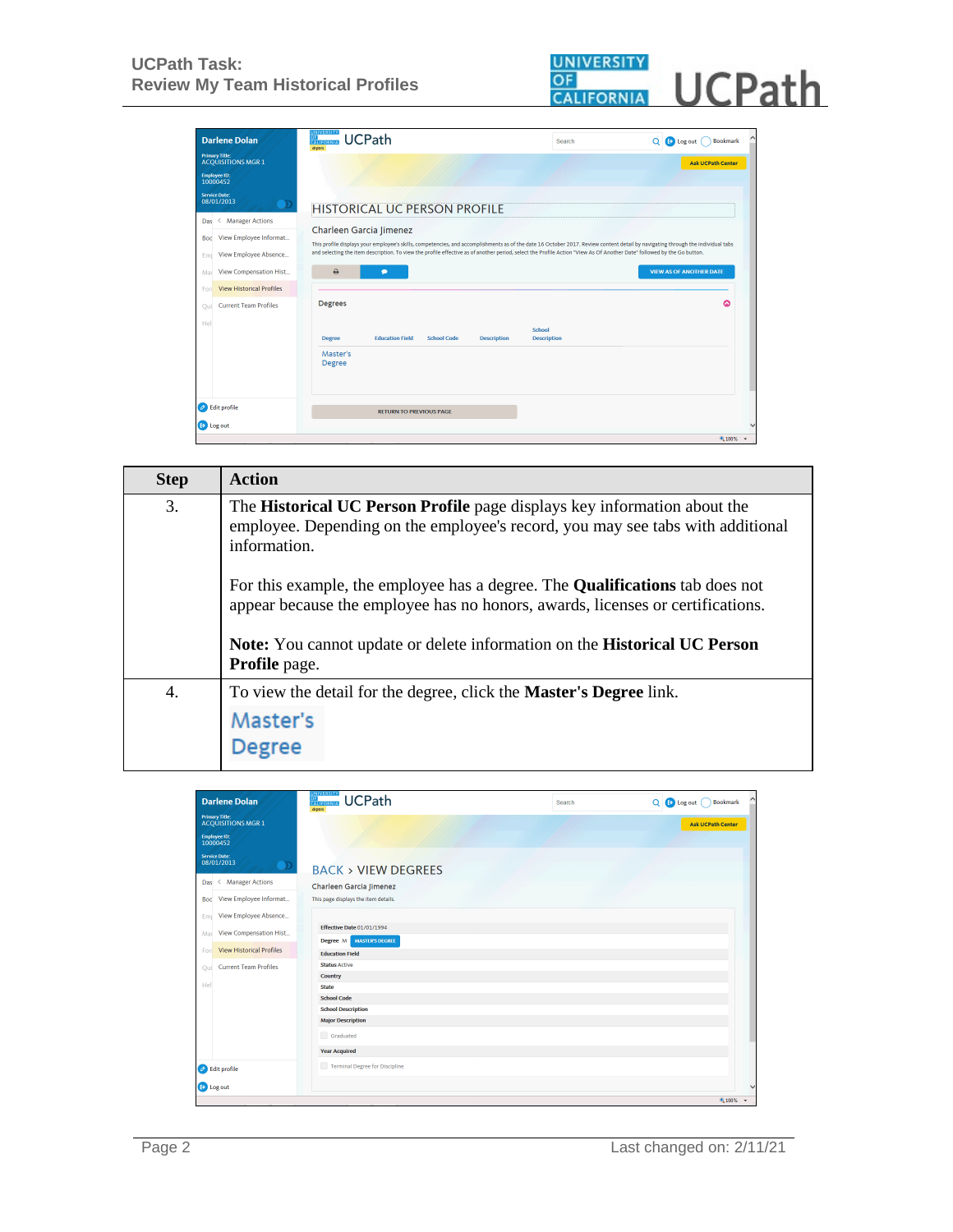

| <b>Step</b> | <b>Action</b>                                                                                                                                                   |
|-------------|-----------------------------------------------------------------------------------------------------------------------------------------------------------------|
| 5.          | The View Degrees page appears for the employee. Employees may include details such as the education field, the school code or the year the degree was acquired. |
| 6.          | To return to the employee's <b>Historical UC Person Profile</b> page, click<br>the <b>Back</b> link.<br><b>BACK</b>                                             |

| <b>Darlene Dolan</b>                                                                                | UNIVERSITY<br>OF<br>CALIFORNIA<br><b>UCPath</b><br>drptrn                                                                                                                                                                                                                                                                                                                            | Search                       | $\Omega$<br>D Log out<br><b>Bookmark</b><br>11 |
|-----------------------------------------------------------------------------------------------------|--------------------------------------------------------------------------------------------------------------------------------------------------------------------------------------------------------------------------------------------------------------------------------------------------------------------------------------------------------------------------------------|------------------------------|------------------------------------------------|
| <b>Primary Title:</b><br><b>ACQUISITIONS MGR 1</b><br><b>Employee ID:</b>                           |                                                                                                                                                                                                                                                                                                                                                                                      |                              | <b>Ask UCPath Center</b>                       |
| 10000452<br><b>Service Date:</b><br>08/01/2013<br>$\bullet$                                         | <b>HISTORICAL UC PERSON PROFILE</b>                                                                                                                                                                                                                                                                                                                                                  |                              |                                                |
| <b>Manager Actions</b><br>◇<br>Das<br>View Employee Informat<br>Boc<br>View Employee Absence<br>Emr | Charleen Garcia Jimenez<br>This profile displays your employee's skills, competencies, and accomplishments as of the date 16 October 2017. Review content detail by navigating through the individual tabs<br>and selecting the item description. To view the profile effective as of another period, select the Profile Action "View As Of Another Date" followed by the Go button. |                              |                                                |
| View Compensation Hist<br>Mar<br><b>View Historical Profiles</b><br>For                             | ₿<br>$\bullet$                                                                                                                                                                                                                                                                                                                                                                       |                              | <b>VIEW AS OF ANOTHER DATE</b>                 |
| <b>Current Team Profiles</b><br>Oui<br>Hel                                                          | <b>Degrees</b><br><b>Education Field</b><br><b>School Code</b><br><b>Description</b><br><b>Degree</b><br>Master's<br><b>Degree</b>                                                                                                                                                                                                                                                   | School<br><b>Description</b> | ۵                                              |
| $\bullet$ Edit profile<br><b>E</b> Log out                                                          | <b>RETURN TO PREVIOUS PAGE</b>                                                                                                                                                                                                                                                                                                                                                       |                              | ● 100% ▼                                       |

| <b>Step</b> | <b>Action</b>                                                                                |
|-------------|----------------------------------------------------------------------------------------------|
| 7.          | To print your direct report's profile information, click the <b>Print</b> button.            |
|             | To add a comment to your employee's profile information, click<br>the <b>Comment</b> button. |
| 8.          | Click the <b>Return to Previous Page</b> button.                                             |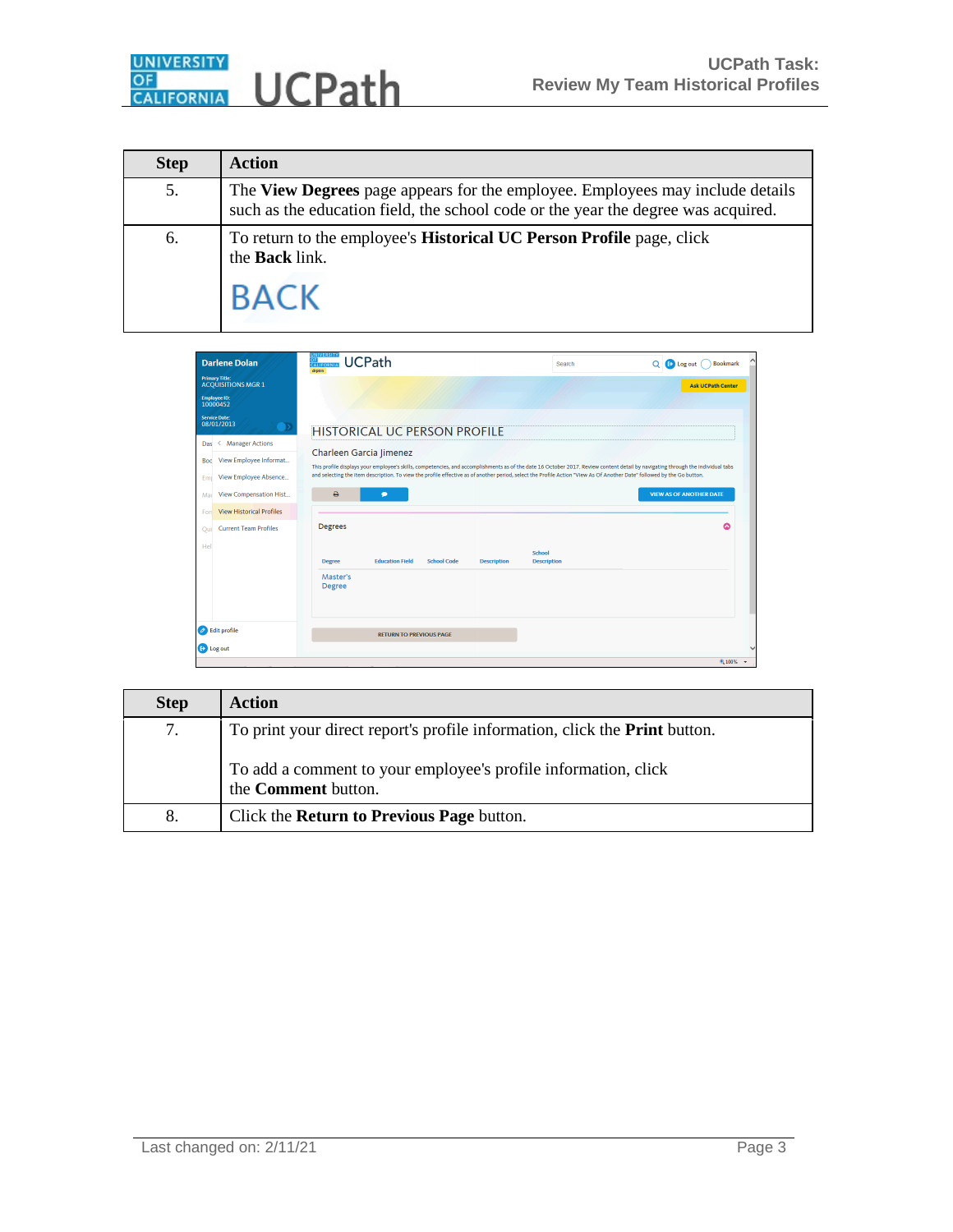

| <b>Darlene Dolan</b>                               | <b>UNIVERSITY</b><br><b>UCPath</b><br>OF CALIFORNIA<br>drptrn                                                                              |                          | Search                                                 | $\Theta$ Log out<br>$\Omega$<br><b>Bookmark</b> |
|----------------------------------------------------|--------------------------------------------------------------------------------------------------------------------------------------------|--------------------------|--------------------------------------------------------|-------------------------------------------------|
| <b>Primary Title:</b><br><b>ACQUISITIONS MGR 1</b> |                                                                                                                                            |                          |                                                        | <b>Ask UCPath Center</b>                        |
| <b>Employee ID:</b><br>10000452                    |                                                                                                                                            |                          |                                                        |                                                 |
| <b>Service Date:</b><br>08/01/2013<br>$\bullet$    | <b>TEAM HISTORICAL PROFILES</b>                                                                                                            |                          |                                                        |                                                 |
| ← Manager Actions<br>Das                           | Select the employee to be viewed. You will be able to process only those employees that report to you as of the date entered on this page. |                          |                                                        |                                                 |
| View Employee Informat<br>Boc                      | 兽<br>10/17/2017                                                                                                                            | <b>REFRESH EMPLOYEES</b> |                                                        |                                                 |
| View Employee Absence<br>Emr                       |                                                                                                                                            |                          |                                                        |                                                 |
| View Compensation Hist<br>Mar                      |                                                                                                                                            |                          |                                                        | <b>FIND EMPLOYEE</b>                            |
| <b>View Historical Profiles</b><br>For             | Darlene Dolan's employees                                                                                                                  |                          |                                                        |                                                 |
| <b>Current Team Profiles</b><br>Oui                | <b>Charleen Garcia Jimenez</b>                                                                                                             | <b>SELECT</b>            | <b>Mike Mccahon</b>                                    | <b>SELECT</b>                                   |
| Hel                                                | Empl ID: 10001581                                                                                                                          |                          | Empl ID: 10000301                                      |                                                 |
|                                                    | $\mathsf{lob}$ : 0                                                                                                                         |                          | $\mathsf{lob}$ : 0                                     |                                                 |
|                                                    | <b>Empl Status: Active</b>                                                                                                                 |                          | <b>Empl Status: Active</b><br><b>HR Status: Active</b> |                                                 |
|                                                    | <b>HR Status: Active</b><br>Position: 40000381                                                                                             |                          | Position: 40000241                                     |                                                 |
|                                                    | Job Title: ACQUISITIONS EDITOR 5                                                                                                           |                          | Job Title: ACQUISITIONS EDITOR 4                       |                                                 |
|                                                    | <b>Department: UC PRESS BOOKS</b>                                                                                                          |                          | <b>Department: UC PRESS BOOKS</b>                      |                                                 |
| <b>But profile</b>                                 |                                                                                                                                            | Direct Reports ~         |                                                        | Direct Reports ~                                |
| <b>E</b> Log out                                   | <b>Harley Goggins</b>                                                                                                                      |                          | Steven Clark                                           |                                                 |
|                                                    |                                                                                                                                            |                          |                                                        | 电100% -                                         |

| <b>Step</b> | <b>Action</b>         |
|-------------|-----------------------|
|             | Click the scroll bar. |

| <b>Darlene Dolan</b>                               | <b>Department: UC PRESS BOOKS</b>       | <b>Department: UC PRESS BOOKS</b>         |                  |
|----------------------------------------------------|-----------------------------------------|-------------------------------------------|------------------|
| <b>Primary Title:</b><br><b>ACQUISITIONS MGR 1</b> |                                         |                                           |                  |
|                                                    | <b>Honglin Fraysse</b><br><b>SELECT</b> | <b>Todd Mbatha</b>                        | <b>SELECT</b>    |
| <b>Employee ID:</b><br>10000452                    | Empl ID: 10001207                       | Empl ID: 10002631                         |                  |
| <b>Service Date:</b>                               | $\mathsf{lob}$ : 0                      | $\mathsf{lob}$ : $0$                      |                  |
| 08/01/2013<br>$\rightarrow$                        | <b>Empl Status: Active</b>              | <b>Empl Status: Paid Leave of Absence</b> |                  |
|                                                    | <b>HR Status: Active</b>                | <b>HR Status: Active</b>                  |                  |
| <b>Manager Actions</b><br>Das<br>◇                 | Position: 40000731                      | Position: 40001694                        |                  |
| View Employee Informat<br>Boc                      | Job Title: ACQUISITIONS EDITOR 4        | Job Title: ACQUISITIONS EDITOR 3          |                  |
|                                                    | <b>Department: UC PRESS BOOKS</b>       | <b>Department: UC PRESS BOOKS</b>         |                  |
| View Employee Absence<br>Emr                       | Direct Reports ~                        |                                           |                  |
|                                                    |                                         |                                           |                  |
| View Compensation Hist<br>Mar                      |                                         | <b>Veronica Smith</b>                     | <b>SELECT</b>    |
| <b>View Historical Profiles</b><br>Fori            | <b>Kirk Han</b><br><b>SELECT</b>        | Empl ID: 10000396                         |                  |
|                                                    | Empl ID: 10002415                       | $\mathbf{[ob:0]}$                         |                  |
| <b>Current Team Profiles</b><br>Oui                | $\mathsf{lob}$ : 0                      | <b>Empl Status: Active</b>                |                  |
| Hel                                                | <b>Empl Status: Active</b>              | <b>HR Status: Active</b>                  |                  |
|                                                    | <b>HR Status: Active</b>                | <b>Position: 40000295</b>                 |                  |
|                                                    | Position: 40000664                      | Job Title: ACQUISITIONS EDITOR 5          |                  |
|                                                    | Job Title: ACQUISITIONS EDITOR 4        | <b>Department: UC PRESS BOOKS</b>         |                  |
|                                                    | <b>Department: UC PRESS BOOKS</b>       |                                           | Direct Reports ~ |
|                                                    |                                         |                                           |                  |

| <b>Step</b> | <b>Action</b>                                                                   |
|-------------|---------------------------------------------------------------------------------|
| 10.         | Now review a second employee profile.                                           |
|             | For this example, click the <b>Select</b> button for Kirk Han.<br><b>SELECT</b> |